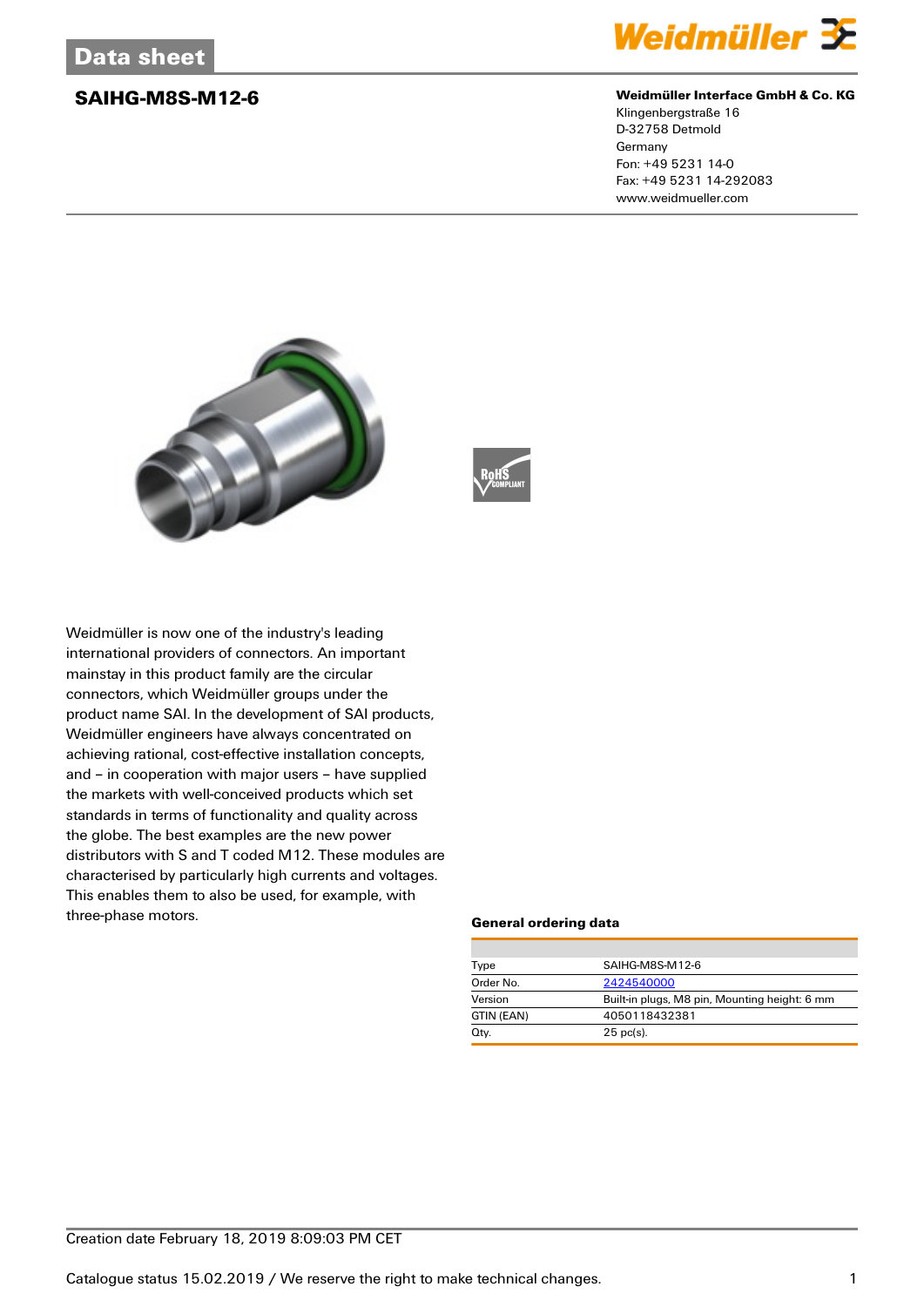# **Technical data**



## **SAIHG-M8S-M12-6 Weidmüller Interface GmbH & Co. KG**

Klingenbergstraße 16 D-32758 Detmold Germany Fon: +49 5231 14-0 Fax: +49 5231 14-292083

| <b>Dimensions and weights</b>           |                          |                   |               |  |
|-----------------------------------------|--------------------------|-------------------|---------------|--|
|                                         |                          |                   |               |  |
| Net weight                              | 5.2 <sub>g</sub>         |                   |               |  |
| <b>Environmental Product Compliance</b> |                          |                   |               |  |
|                                         |                          |                   |               |  |
| <b>REACH SVHC</b>                       | Lead 7439-92-1           |                   |               |  |
| Technical data of PCB plug-in connector |                          |                   |               |  |
|                                         |                          |                   |               |  |
| Coding                                  | none                     | Housing surface   | nickel-plated |  |
| Housings                                | M8 pin                   | Mounting height   | 6 mm          |  |
| Housing main material                   | CuZn                     | Connection thread | M8            |  |
| Mounting thread                         | M 12                     | Seal material     | FPM, NBR      |  |
| <b>System parameters</b>                |                          |                   |               |  |
| Pin series quantity                     | 1                        |                   |               |  |
| <b>Classifications</b>                  |                          |                   |               |  |
| <b>ETIM 6.0</b>                         | EC000437                 | eClass 6.2        | 27-26-07-02   |  |
| eClass 9.1                              | 27-44-02-02              |                   |               |  |
| <b>Approvals</b>                        |                          |                   |               |  |
|                                         |                          |                   |               |  |
| <b>ROHS</b>                             | Conform                  |                   |               |  |
| <b>Downloads</b>                        |                          |                   |               |  |
| Brochure/Catalogue                      | <b>FL FIELDWIRING EN</b> |                   |               |  |
| <b>Engineering Data</b>                 | <b>STEP</b>              |                   |               |  |